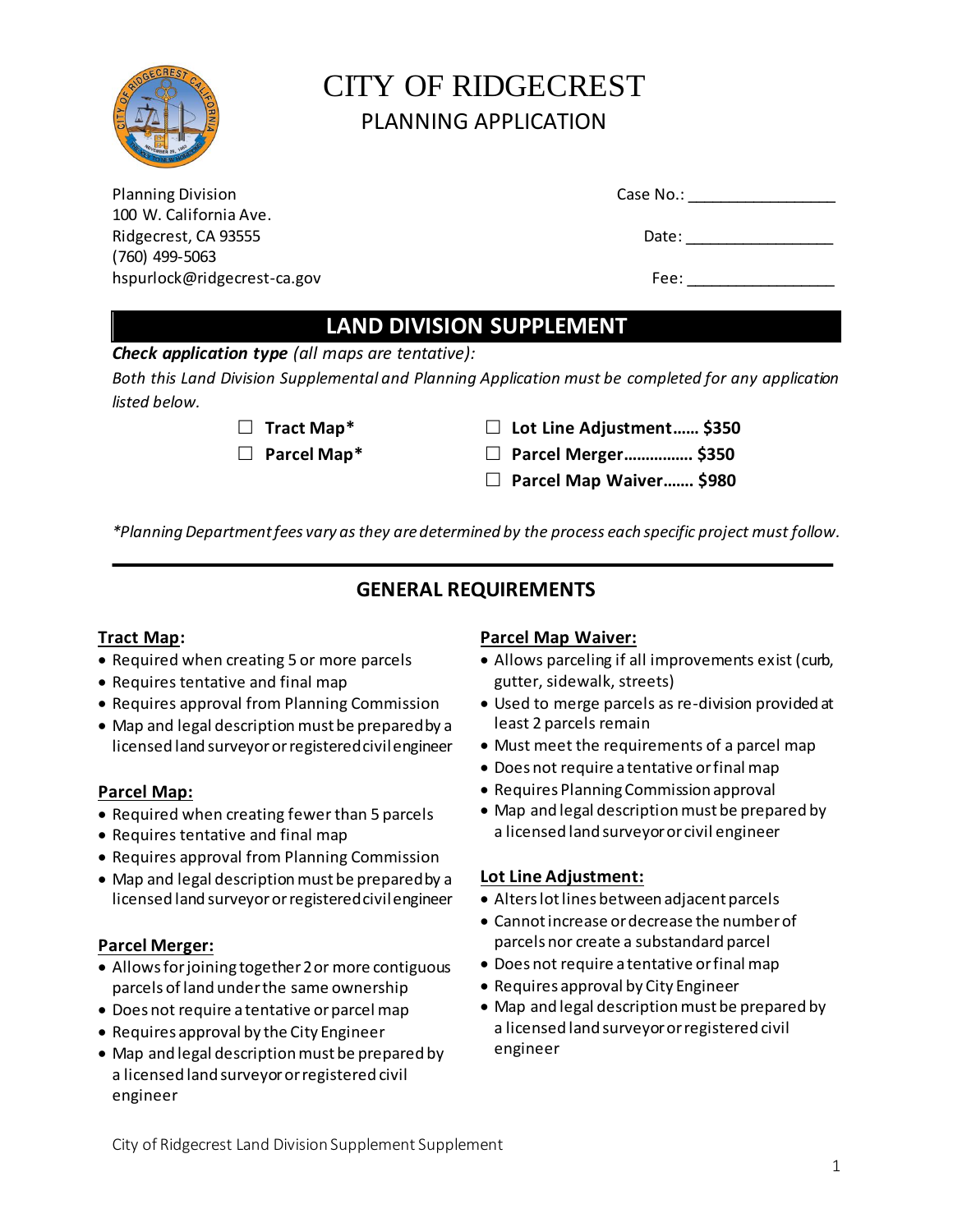# **TENTATIVE TRACT MAP • TENTATIVE PARCEL MAP**

## **Map Preparation Checklist**

#### **Tract / Parcel Map No. \_\_\_\_\_\_\_\_\_\_\_\_\_\_\_\_\_\_\_**

- $\Box$  The tentative map and legal description(s) must be prepared by, or under the direction of, a licensed land surveyor or registered civil engineer authorized to practice land surveying.
- $\Box$  The tentative map and all required information shall be clearly drawn and legibly written. Planning Director may reject an application if the required information is not shown.
- $\Box$  The size of each sheet shall be at least 18" by 26" but not larger than 24" by 36" inches.
- $\Box$  The scale of the map shall be large enough to clearly show all required information (no smaller than  $1'' = 100'$ ). If more than one sheet is used, the number of the sheet and the total number of sheets shall be stated on each sheet. Each parcel or lot shall be numbered or otherwise designated. The exterior boundary of the parcels or lots being created shall be indicated by shaded border. The map shall show the definite location of the parcels or lots and the map's relation to surrounding surveys.
- $\Box$  Two (2) folded copies of the map.
- $\square$  One (1) copy of the preliminary title report. (must be dated within 60 days of submitting the application)
- $\square$  Letter requesting phasing, if applicable.
- $\square$  Letter requesting variance if applicable.

#### **The tentative map shall show the following:**

- $\Box$  The number of the subdivision as secured from Kern County Surveyor, and date of preparation
- $\Box$  Name & address of the owner(s) of record
- $\square$  Name & address of registered engineer or land surveyor showing license, signature, and seal
- $\Box$  Name & address of the subdivider
- $\Box$  Partial legal description (1/4 section, township/range)
- $\Box$  Vicinity map
- $\Box$  4" x 4" clean area for stamps
- $\Box$  Sufficient description to define the location and boundaries of the proposed subdivision and its relationship to existing, adjacent subdivisions, and surroundings
- $\Box$  North arrow, numerical scale, and bar scale
- $\Box$  A topographical contour map with approximate contours at one-foot intervals and showing, in their correct location, existing drainage channels, roads, culverts, overhead and underground utility lines, wells, springs, major structures, irrigation ditches, and other improvements which may affect the design of the subdivision. Contour intervals shall not be greater than one foot if the ground slope is less than ten percent and at such intervals that the contour lines will not be spread more than 150 feet (ground distance) apart. The boundary lines of the subdivision shall be shown by a heavy line.
- $\square$  Statement or plan as to proposed plans for draining the areas subject to flooding or inundation by waters flowing into or from the subdivision
- $\Box$  If to be developed in increments, the map shall indicate the approximate sequence of development by units
- $\Box$  The outline of existing areas subject to inundation or ponding
- $\Box$  The edges and type of pavement of existing paved roads within public rights-of-way and easements or within private common rights-of-way
- $\square$  Location of existing property lines and approximate boundaries of existing easements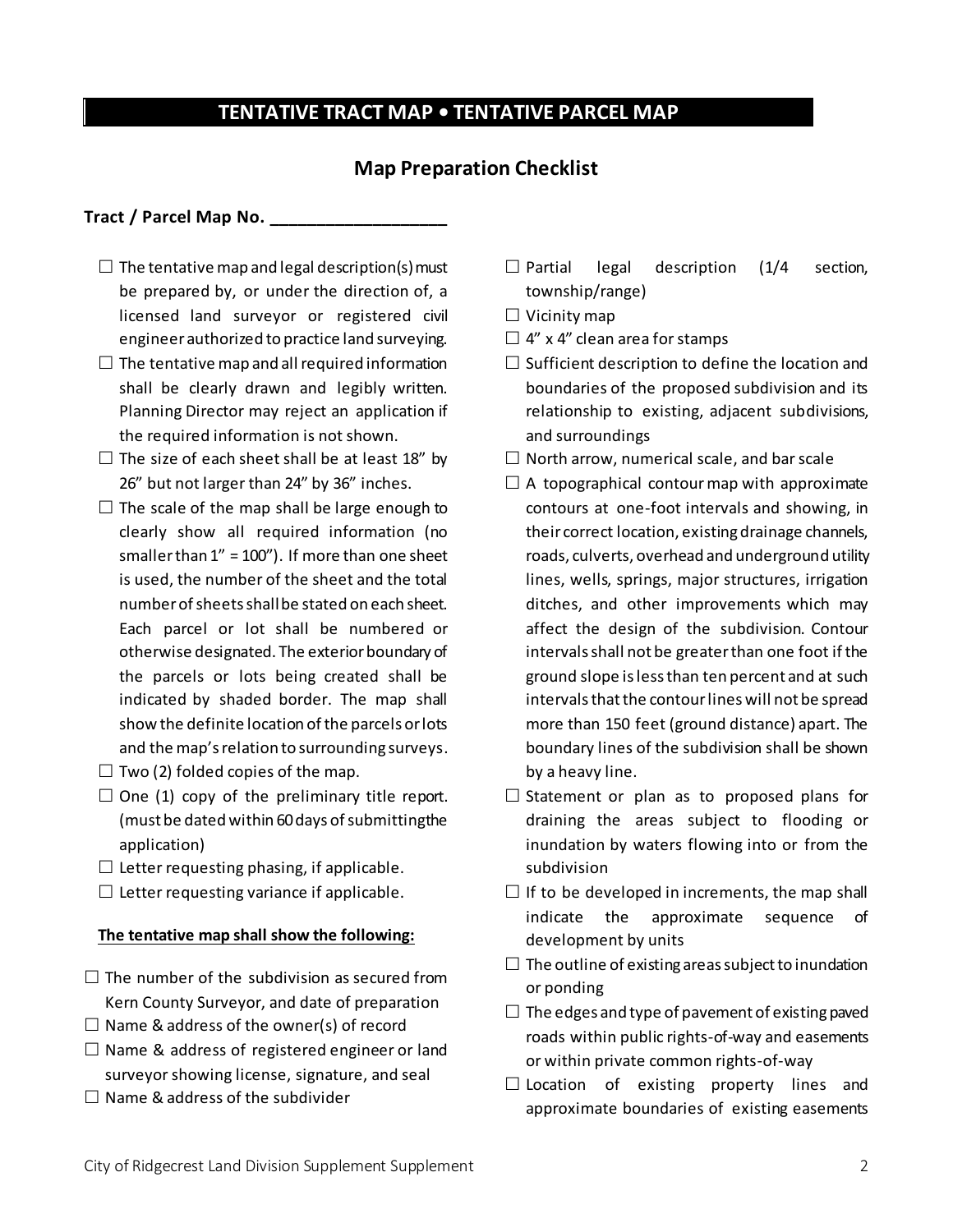within the subdivision with the names of the owners of record, of easements, exclusions, and the properties abutting the subdivision

- $\Box$  The proposed lot and street layout with scaled dimensions and area of each lot
- $\square$  The location of all proposed easements for drainage and access
- $\square$  Street names, width of streets and easements, approximate grade, and radius of curves along property lines of each street, as well as intersections on the adjacent property
- $\Box$  Typical geometric sections for streets showing pavement width, curbs, sidewalks, grading in marginal strips, slopes of cuts and fills and other construction proposed or applicable
- $\Box$  Areas to be used for public purposes
- $\square$  Location, approximate grade direction of flow and type of facilities of existing drainage channels and storm drains
- $\Box$  A copy of all covenants, conditions or restrictions proposed to be attached to the property
- $\Box$  Lot or parcel layout, dimensions, area in square feet for each lot or parcel, and area in acreage for the entire tract
- $\square$  The total number of lots, total number of buildable lots, net density of the subdivision, and boundaries of the entire portion of land being subdivided